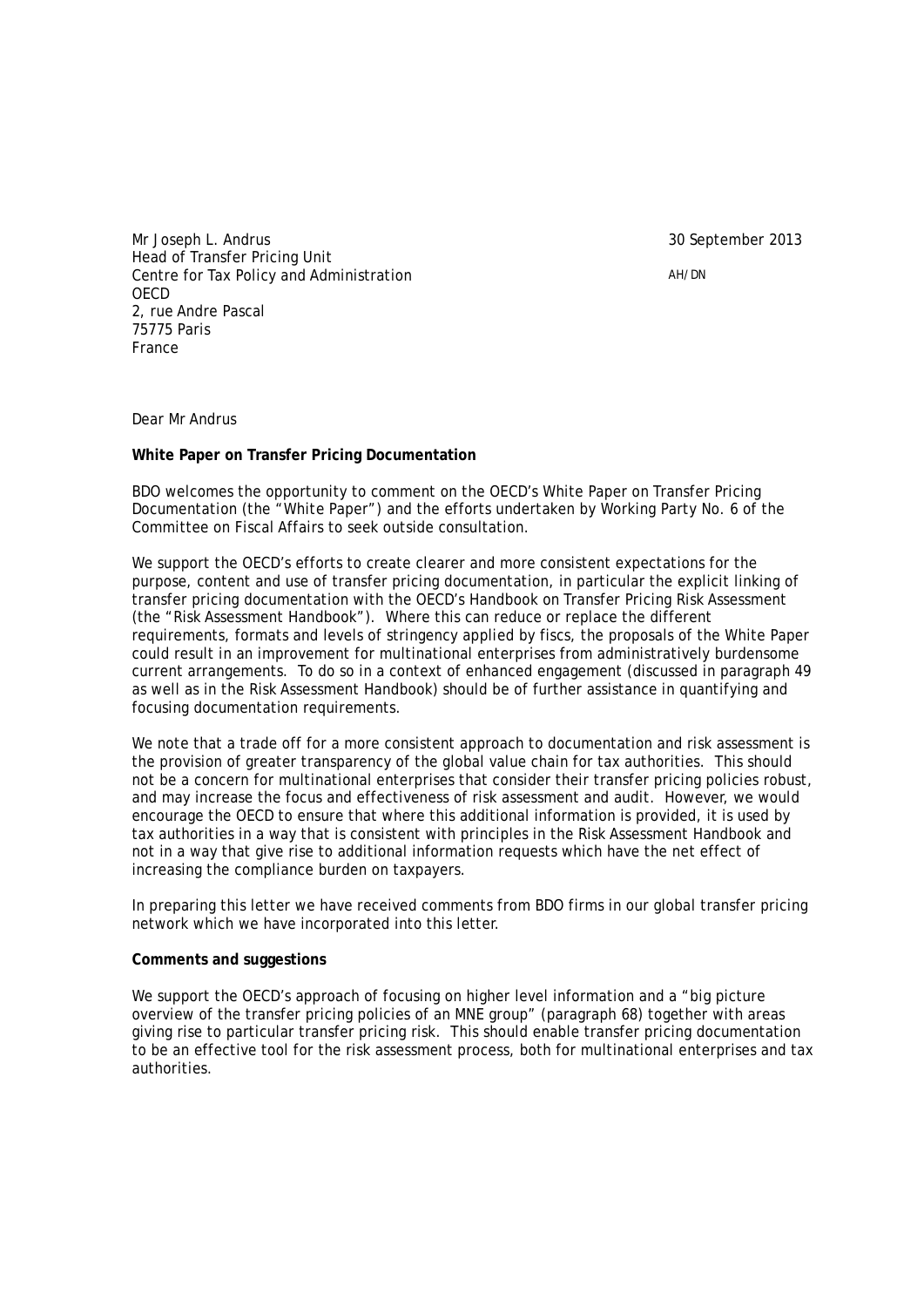

The Masterfile concept is a practical way to achieve this aim that is already well known through its adoption by the EU and use, in one form or another, by many multinational enterprises. In light of the OECD's comments in paragraph 55, we would stress that here we also envisage a bespoke set of documentation specific to the subject business. However, we have identified the following points as areas the OECD may wish to examine further as part of its considerations in this area.

- The Masterfile will set out an overview of the business and its divisions. The inclusion of a functional analysis together with details of recent restructurings and intangibles could create a large document for some businesses. If, say, the group's only entity in France is a distributor for a single division, would the full Masterfile document need to be provided where much of its content is irrelevant to the entity in question? The White Paper might helpfully address this and provide guidance to assist tax authorities to manage their expectations and the level of information they receive.
- When "material transfer pricing arrangements" are referred to (paragraph 70), materiality might be specified further or linked explicitly to the considerations set out in the Risk Assessment Handbook. This should enable businesses to provide the appropriate level of documentation in the areas carrying higher transfer pricing risk, rather than purely the greatest transaction value.
- The current drafting of the White Paper appears to envisage the documentation process from the perspective of a head office, which would prepare a Masterfile to which local files would be appended. A practical risk implicit in this is that the 'top down' approach could lead to a more generic characterisation of local entities that, whilst wellintentioned, might reflect a central model more than the variations of local substance. Alternatively, this may be perceived by local tax authorities to be the case. Either way, the resulting need for local specification together with the analysis of local transactions (paragraph 74) may not relieve much of the administrative burden on business. The OECD might consider being more specific on whether the Masterfile concept is in practice an addition to existing local files or a genuine consolidation of activity at a group level, which may be reflected in the document's focus.
- If it is accepted that there is to be more of a global structure and tone to transfer pricing documentation, it would be useful for the OECD to provide guidance on how business might set out their documentation and disclosure where different fiscs operate different qualifying thresholds for transfer pricing, for example varying definitions of connected parties. The risk for business is that global disclosure otherwise becomes anchored to the requirements of the most onerous territory.
- Similarly, for the Masterfile concept to be an effective step towards consistency, the OECD might recommend that this type of global approach based on OECD principles be accepted for penalty protection purposes (at least at the risk assessment stage). Otherwise existing local variations of requirements and the resulting duplication of activity will remain.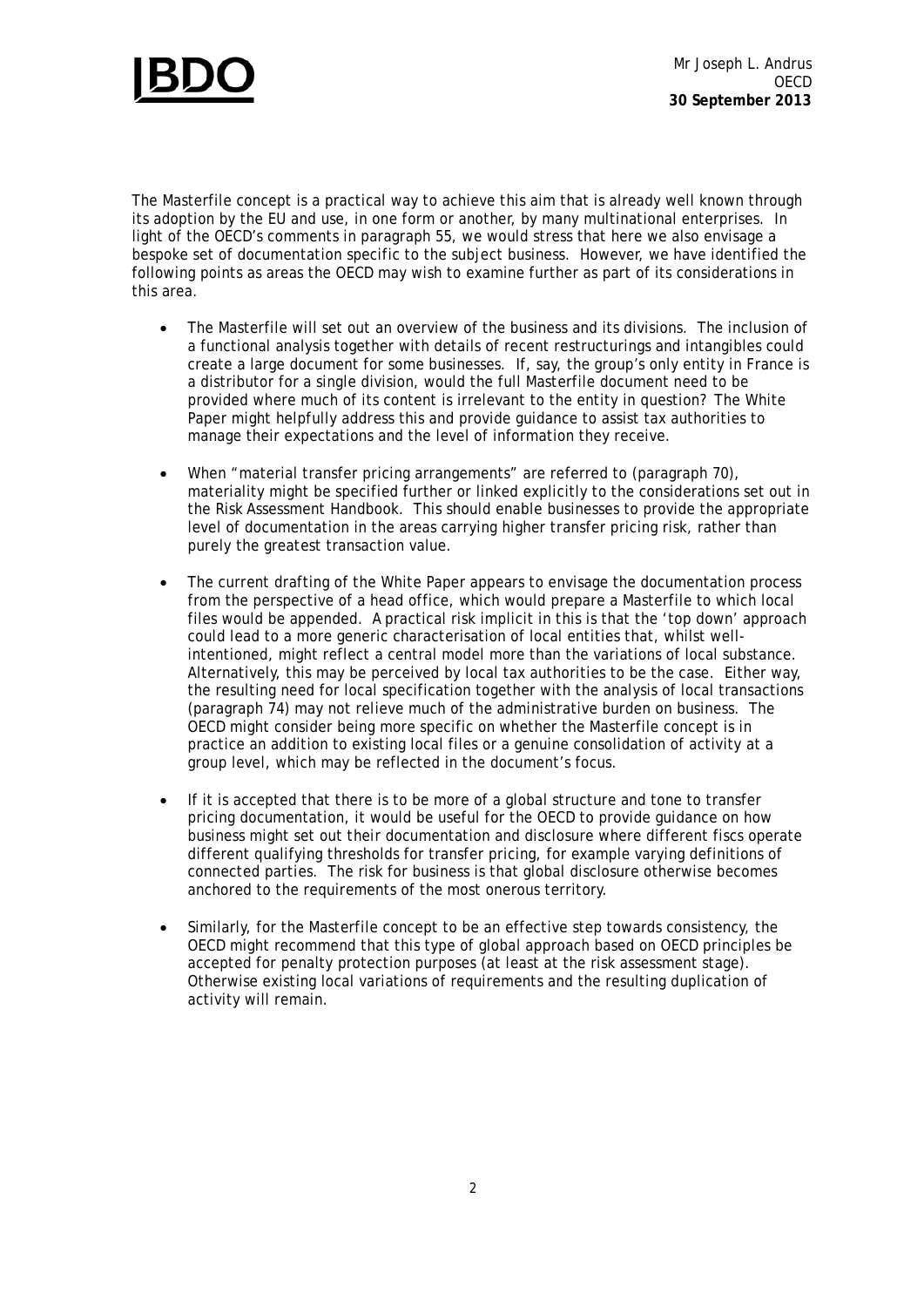

We would add further comments and suggestions regarding the practical implementation of the concepts in the White Paper.

- Where financial information based on management accounts is required (paragraph 72), for example to show global results and tax impact, could the OECD be more specific on the level of detail that tax authorities might reasonably require to tie amounts up to metrics that may differ due to subsequent adjustments, for example statutory filed accounts or local GAAP?
- In a global transfer pricing policy, some inconsistency may result from operations in territories where local rules differ substantially from OECD principles, for example Brazil. The situation may arise where operations in such a territory attract a greater return under local rules than had they applied the arm's length standard. The OECD might helpfully add to the White Paper guidance for tax authorities in the group's OECD territories on how they might reasonably acknowledge this or respond in a way that does not trigger an automatic enquiry.
- Support in the Handbook for wider co-operation would also be beneficial. Acknowledging that some territories fall outside the OECD's sphere of influence, explicit consideration of synergies or differences with similar guidance published by the United Nations or others would further increase clarity and comfort to businesses in preparation of transfer pricing documentation for transactions which cross these boundaries.
- The expectations of tax authorities for the information contained in transfer pricing documentation, and thereby their approach to risk assessment, will be linked to their view of the appropriateness of whether the policy in question is set and supported ex ante or post hoc. A link between the White Paper and the OECD's work on timing differences might usefully be made.
- On a related point, the approach proposed in the White Paper appears to envisage a settled business documenting established policies. This is not always the case. Those businesses expanding into new territories are often smaller multinationals without extensive resources to devote to transfer pricing documentation, and might reasonably prioritise commercial implementation. In these cases, the more extensive Masterfile/local file structure is less likely to provide the same economies of scale available where a policy is established and so maintaining effective compliant documentation may in fact prove more onerous for businesses in that position. The OECD might consider whether guidance can be provided in this area.
- The Guidelines (1.32) and other documents such as the OECD's Action Plan on Base Erosion and Profit Shifting (in the preamble to Actions 8, 9 and 10) reject global formulary apportionment. The proposed inclusion in the Masterfile of a "schedule showing for each country in which the MNE does business the total number of employees in the country" (Table 1, p24) could lead to tax authorities employing a comparison of employees and income or profit, thereby effectively applying a formulary apportionment as part of the risk assessment using employees as an allocation key. There would be benefit in the OECD explicitly stating that this use is not the intention of this information (if this is the case) and referencing the sections of the Guidelines relevant to formulary apportionment.